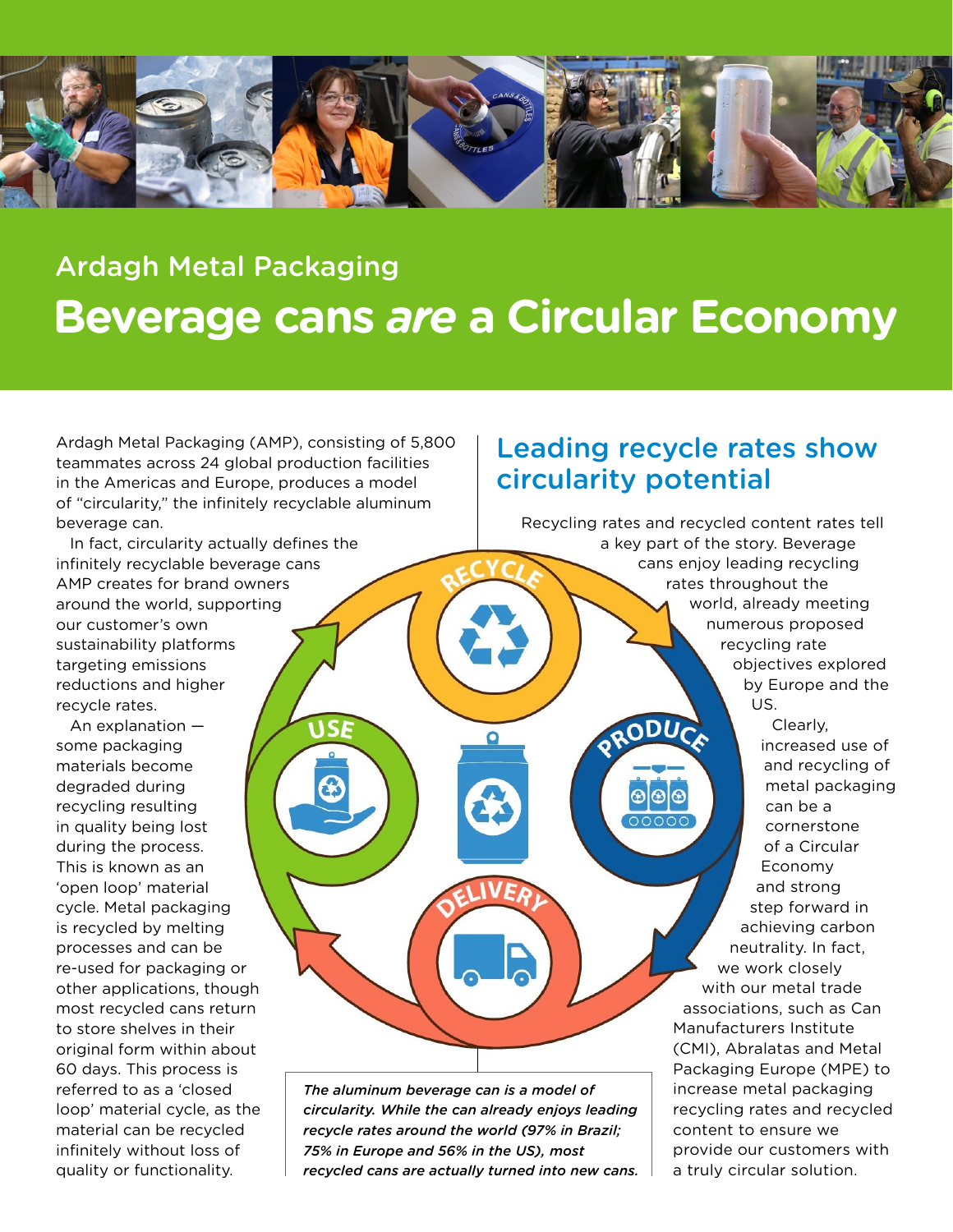## Leveraging leading recycle rates to drive circularity

Proof of beverage can circularity is in the data. But not only in recycle rates but in actual emissions across the entire manufacturing process. This is why we team with our industry associations to conduct periodic Lifecycle Assessment (LCA) studies, conducted by an outside third-party organization, to determine emissions efficiencies based on regional averages. For example, in April of this year, our MPE trade association announced the following LCA results from the time period of 2006-2018:

- The industry has reduced can weights, or amount of aluminum used per average can, by 2%.
- The industry has reduced emissions by approximately 50% in this timeframe.
- The LCA confirmed that by manufacturing cans from recycled aluminum, the industry saves 60% emissions across the manufacturing process.

And in the US, CMI conducted a Key Performance Indicator (KPI) study making the connection between recycle rates, recycled content and true circularity. The study, announced in November of last year, confirmed these key data points:

- 73% recycled content in the average beverage can, more than triple the amount of any other pack type.
- 95% "Closed-loop Circularity Rate," which means the percentage measure of recycled material that actually goes back into the same product.
- Aluminum value in recycling streams is almost five times the value of other main beverage pack types. The value of the aluminum often provides the main funding to keep recycling facilities operational.



#### Leveraging a Circular Economy toward net zero emissions

AMP is strengthening our industry's efforts to further position the beverage can as the answer for a Circular Economy by exploring all avenues to reduce emissions, waste, water, while moving to renewable energy. In fact, our sustainability

strategy clearly articulates a path toward carbon neutrality as detailed in the company's recent 2021 Sustainability Report (link at bottom of next page). These targets are organized across our three pillars of **Emissions, Ecology** and **Social** accordingly: